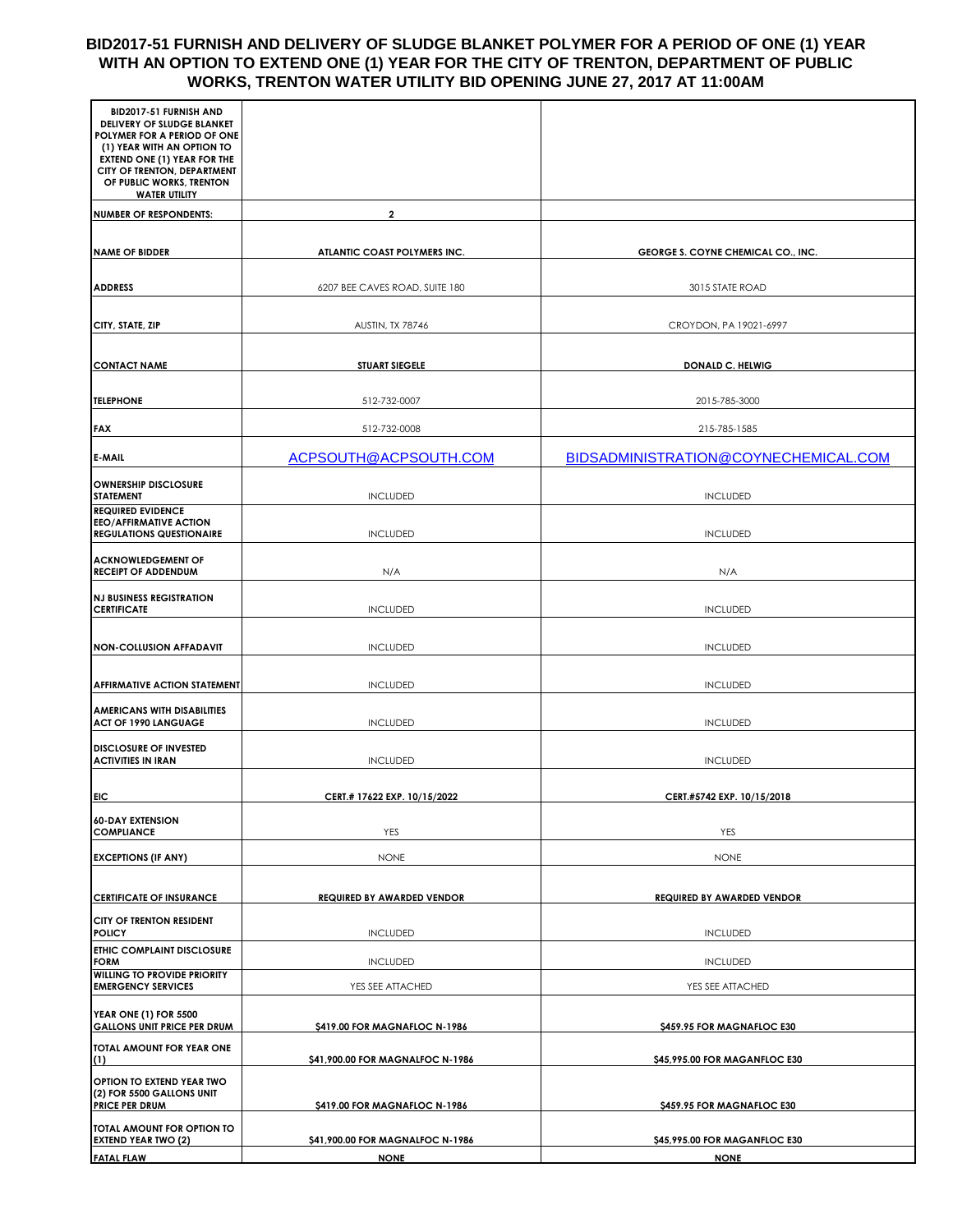## **PROPOSAL TO TRENTON WATER WORKS FOR SLUDGE BLANKET POLYMER FY2018**

The undersigned proposes to furnish and deliver to Trenton Water Works, Water Filtration Plant. John Fitch Parkway, Trenton, New Jersey Sludge Blanket Polymer, as per the attached specifications.

# Kenira N-1986

| Quantity     | Description                                           | Unit Price<br>Per drum | <b>Total Bid Price</b> |
|--------------|-------------------------------------------------------|------------------------|------------------------|
| 5500 gallons | Sludge Blanket Polymer<br>per attached specifications | 41900                  | 41,900,00              |

STUArt Sicrele

Otlantic Const Polymens Inc

Person to Contact: Helens Lehman

Telephone Number: 512-732-0007

PRICES SHALL BE FIRM FOR THE LENGTH OF THIS CONTRACT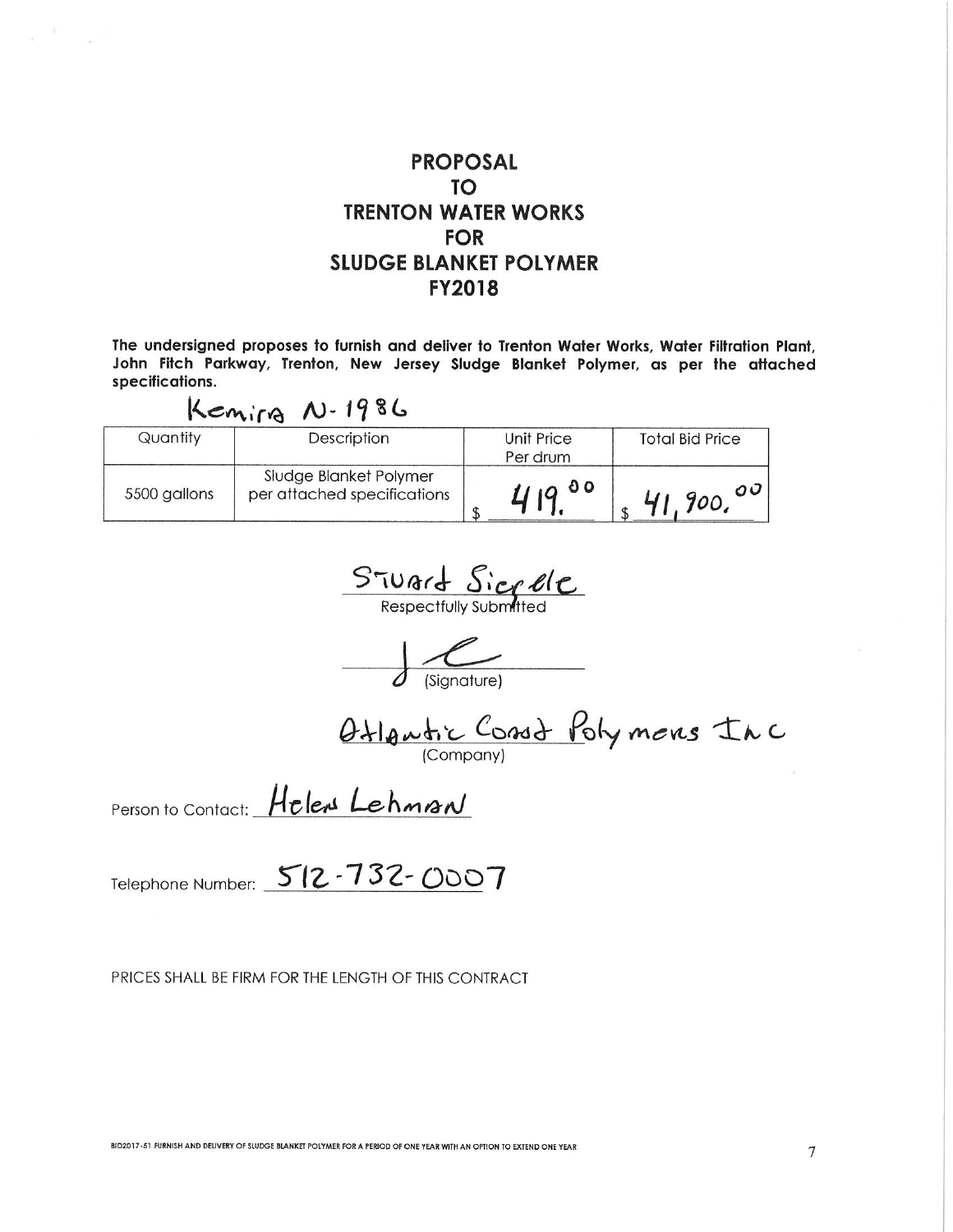# **PROPOSAL TO TRENTON WATER WORKS FOR SLUDGE BLANKET POLYMER** OPTION TO EXTEND ONE (1) YEAR - FY2019

The undersigned proposes to furnish and deliver to Trenton Water Works, Water Filtration Plant. John Fitch Parkway, Trenton, New Jersey Sludge Blanket Polymer, as per the attached specifications.

| Keming N-1986<br><b>OPTION TO EXTEND</b> |                                                       |                        |                        |
|------------------------------------------|-------------------------------------------------------|------------------------|------------------------|
| Quantity                                 | Description                                           | Unit Price<br>Per drum | <b>Total Bid Price</b> |
| 5500 gallons                             | Sludge Blanket Polymer<br>per attached specifications | 10                     | $\sim$<br>41,900       |

 $Sdy$   $Sieg$   $elec$ <br>Respectfully submitted

 $\leftarrow$   $\leftarrow$  (Signature)

Atlant. C Coost Polymens Inc

Person to Contact: Helen Lehman

Telephone Number: 512-732-0007

#### PRICES SHALL BE FIRM FOR THE LENGTH OF THIS CONTRACT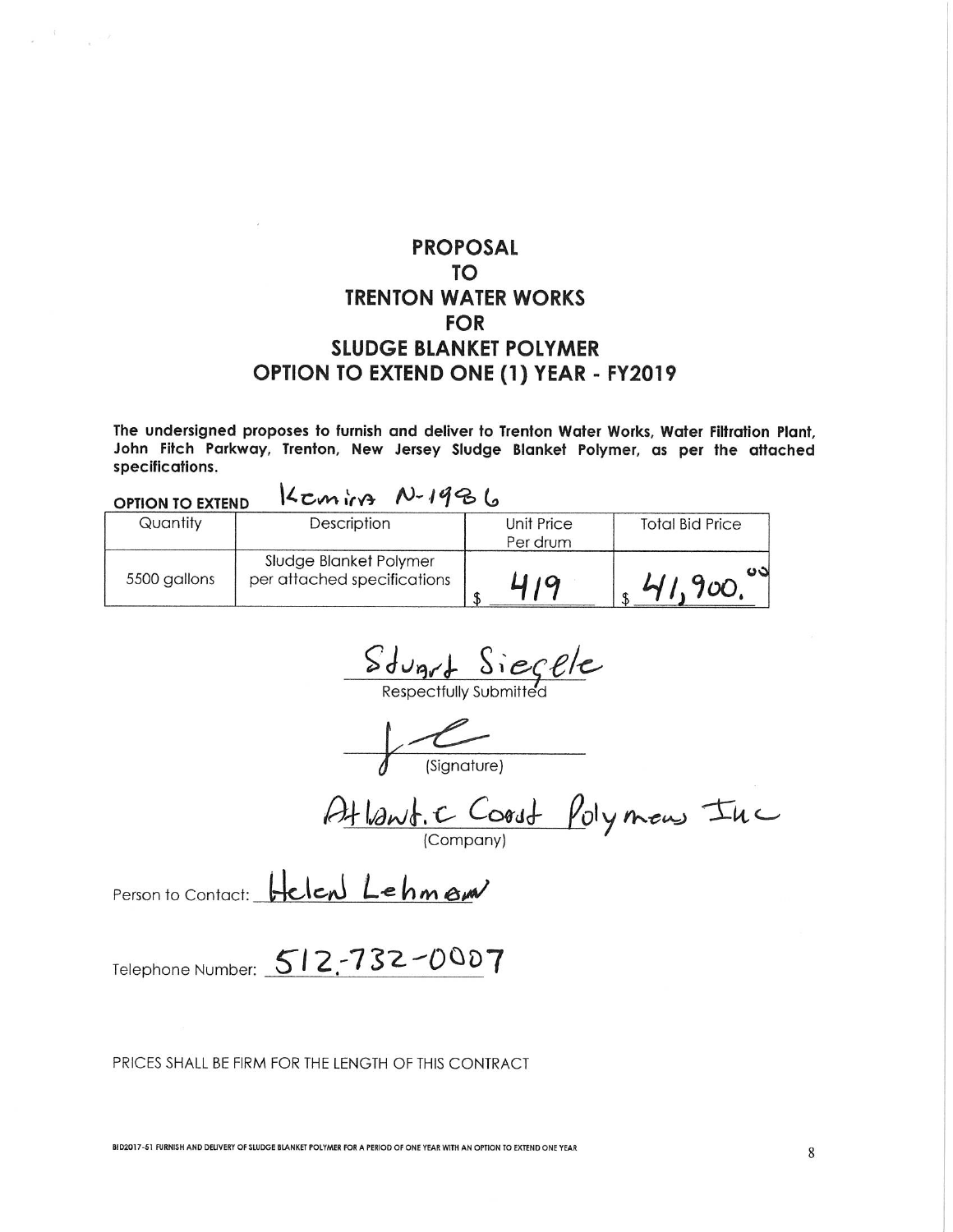### PROPOSAL **TO TRENTON WATER WORKS FOR** SLUDGE BLANKET POLYMER FY2018

The undersigned proposes to furnish and deliver to Trenton Water Works, Water Filtration Plant, John Fitch Parkway, Trenton, New Jersey Sludge Blanket Polymer, as per the attached specifications.

| Quantity     | Description                 | Unit Price     | <b>Total Bid Price</b> |
|--------------|-----------------------------|----------------|------------------------|
|              | Sludge Blanket Polymer      | Per drum       |                        |
| 5500 gallons | per attached specifications | ; 459.95/drum. | $\pm 45.995.00$        |

Magnafloc E30 is shipped in 465 lb net weight drums

Donald C. Helwig, Vice President/CFO Respectfully Submitted (Signature)

George S. Coyne Chemical Co., Inc. (Company)

Person to Contact: Sherry Dugan, Bid/Contract Administration Manager

Telephone Number: 215-785-3000

 $\mathbb{C}$ 

PRICES SHALL BE FIRM FOR THE LENGTH OF THIS CONTRACT

BID2017-51 FURNISH AND DELIVERY OF SLUDGE BLANKET FOLYMER FOR A PERIOD OF ONE YEAR WITH AN OPTION TO EXTEND ONE YEAR

GEORGE S. COYNE CHEMICAL CO. INC. 3015 State Road Croydon, PA 19021-6997 Phone: 215-785-3000 Fax: 215-785-1585

 $\boldsymbol{7}$